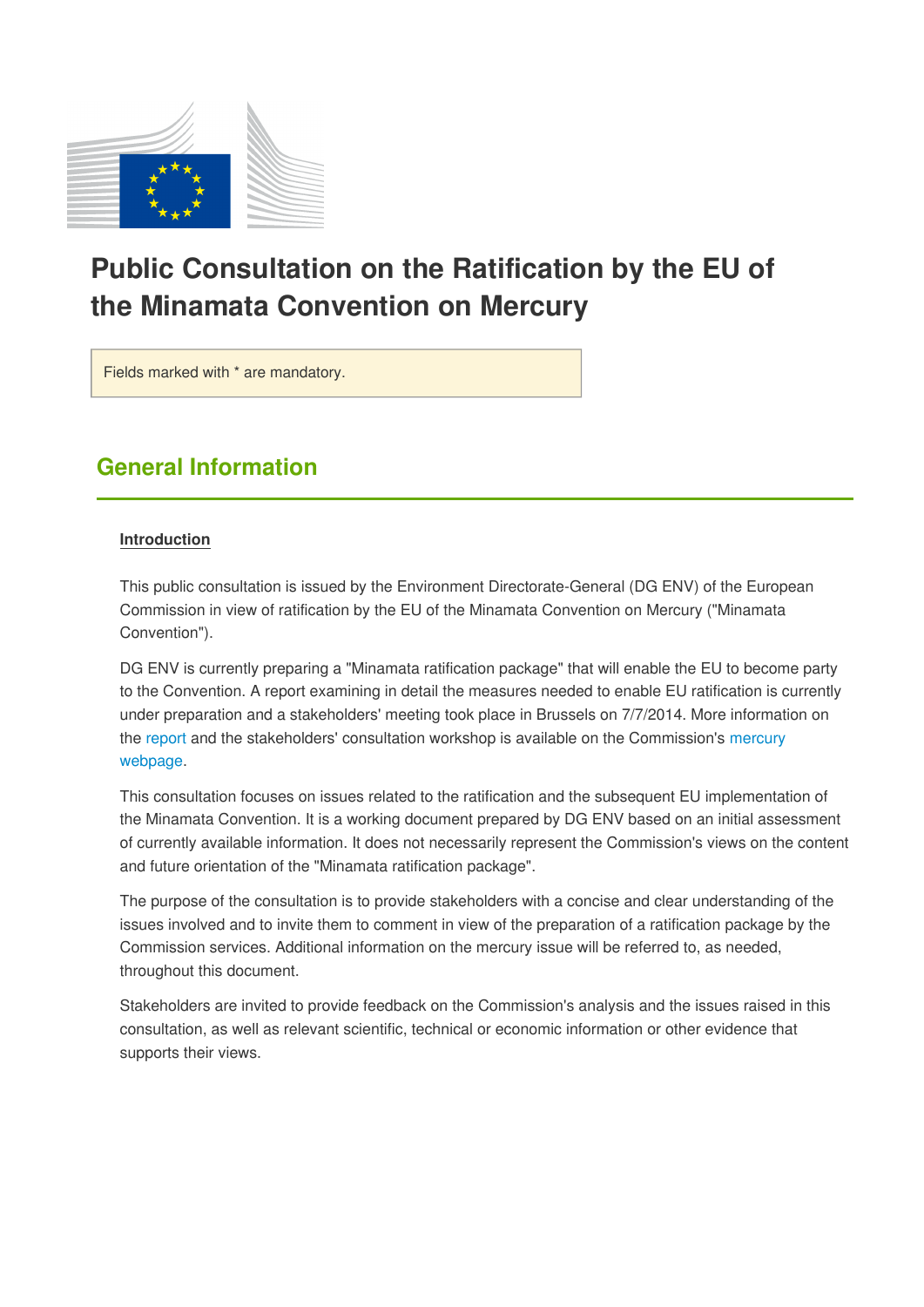#### **Who is concerned**

Comments are welcomed from anyone with relevant experience and/or interest in this matter.

Persons representing an organisation need to make clear what interest(s) they represent and how inclusive that representation is. Where applicable, you are encouraged to register in the [transparency](http://vestia.cc.cec.eu.int:8090/transparencyregister/) [register,](http://vestia.cc.cec.eu.int:8090/transparencyregister/) where you can describe your organisation and its interest; alternatively you can include such information in your response.

#### **How to respond**

The EU online tool for public consultation ([Your voice in Europe](http://vestia.cc.cec.eu.int:8090/yourvoice/)) is the preferred way of submitting your input. You can answer all questions or limit your response to particular questions. Please provide or refer to the evidence that supports any views that you put forward, whenever possible.

#### **Follow-up**

All contributions received will be made public through the Commission's website, unless respondents provide a substantial justification for their opposition to the publication of their contribution. They will be analysed carefully by DG ENV but primary consideration will be given to those supported by established facts and data. Substantiated contributions will be taken into consideration in preparation of the "Minamata ratification package". A report on the consultation, including the main results, will be included in the impact assessment report and a summary will be provided in the explanatory memorandum accompanying the Commission proposal.

# **Part 1. Background**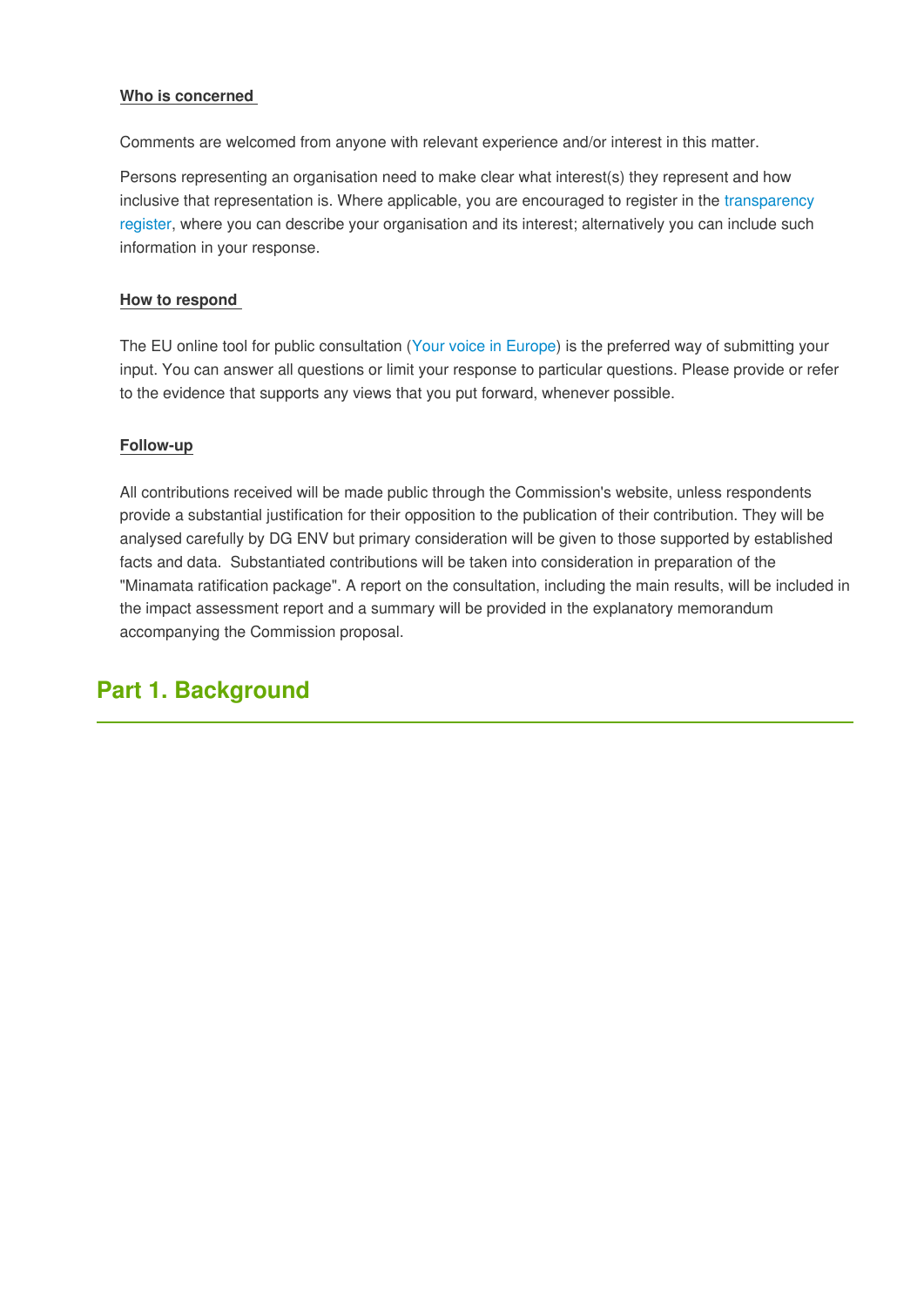#### **1. The mercury issue**

The extent of the mercury problem has been described extensively, most recently in the [UNEP Global](http://www.unep.org/PDF/PressReleases/GlobalMercuryAssessment2013.pdf) [Mercury Assessment 2013](http://www.unep.org/PDF/PressReleases/GlobalMercuryAssessment2013.pdf) so this section presents a fairly brief overview. Readers who seek a deeper understanding of the issues are referred to other sources, including those on the Commission's [mercury](http://vestia.cc.cec.eu.int:8090/environment/chemicals/mercury/) [webpage.](http://vestia.cc.cec.eu.int:8090/environment/chemicals/mercury/)

Mercury is a natural element. Due to its unique properties (shiny metal that is liquid at room temperature), mercury has been used in a variety of applications. Pure mercury is rarely found in nature and the metal is mainly extracted from cinnabar. Mercury and most of its compounds are highly toxic to humans, ecosystems and wildlife. Even relatively low doses can have serious adverse neurodevelopmental effects. Mercury is persistent and accumulates in living organisms.

Due to industrialisation, environmental mercury levels have risen substantially. Human activities have contributed significantly to the amount of mercury in the environment and in the food chain.

Mercury is used in a number of industrial processes (e.g. chlor-alkali, plastics industry) and in products (e.g. thermometers, dental amalgam, batteries, light bulbs). It is also released through the burning of fossil fuels (particularly by coal-fired power plants). About half of the mercury currently released into the atmosphere comes from human activity.

Elemental mercury released in the atmosphere is eventually deposited in aquatic environments, where it can be converted to methylmercury, its most toxic form, through the action of bacteria. Methylmercury bioaccumulates in fish and enters the food chain. As larger fish eat smaller ones, methylmercury is concentrated up the food chain, a process known as 'biomagnification'. As a result, top level predators in aquatic systems can build up levels of methylmercury in their systems that are 100,000 times higher than methylmercury levels in the waters where they live.

Depending on its form, mercury can stay in the air up to a year and can be transported throughout the hemisphere before it is deposited. Therefore the mercury issue is a global problem and cannot be addressed at the national level only. Due to its long-range transport properties in the atmosphere, its persistence in the environment, its ability to accumulate in living organisms and biomagnify in ecosystems, and its significant negative effects on human health and the environment, mercury is recognised as a chemical of global concern. Co-ordinated international action is therefore needed to address the mercury problem in a globally effective manner.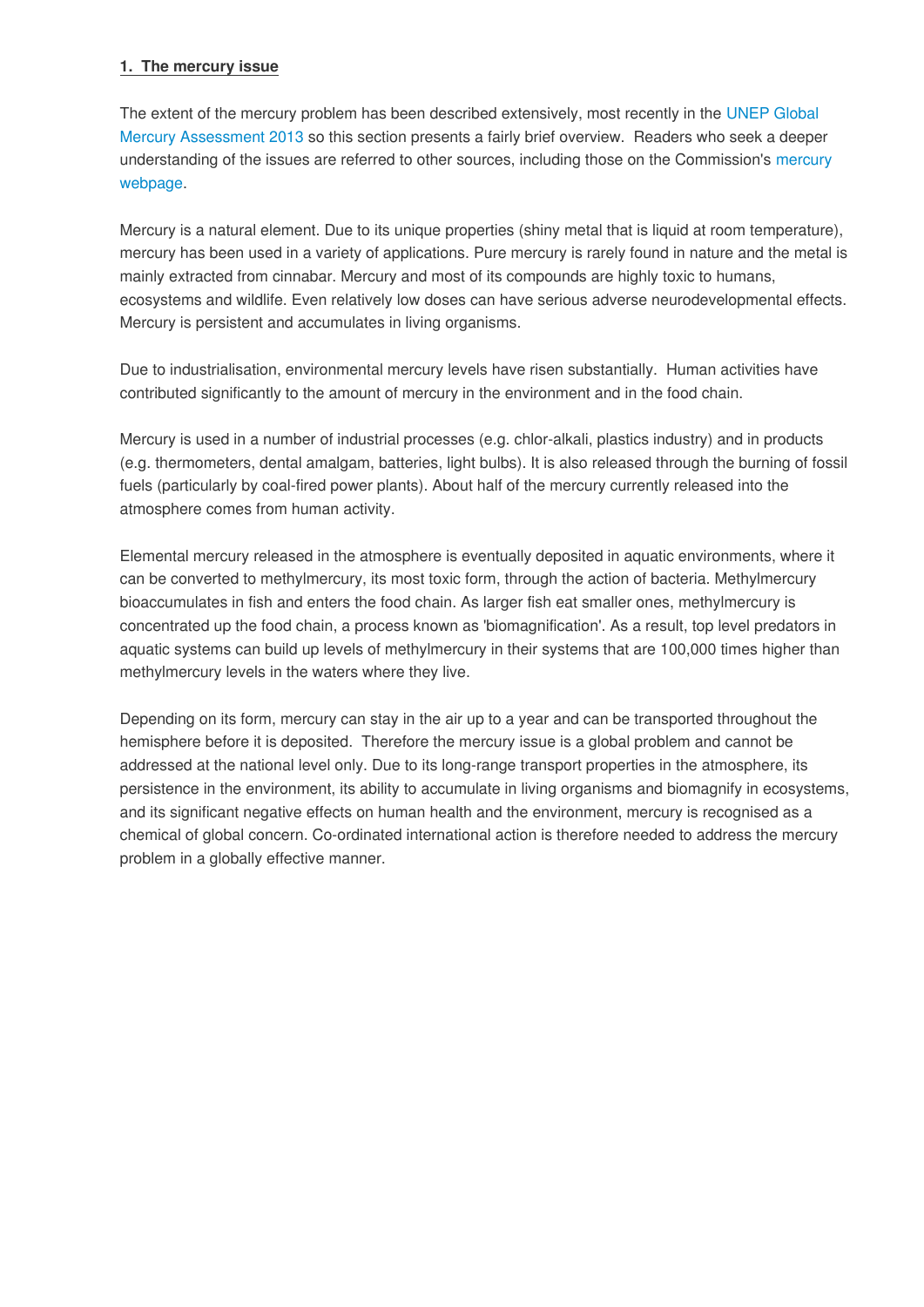#### **2. Summary of the Current EU Policy and the Run-up to Minamata**

The Commission adopted a [Community Strategy Concerning Mercury](http://eur-lex.europa.eu/legal-content/EN/TXT/PDF/?uri=CELEX:52005DC0020&from=EN) in 2005 (the 'Strategy') setting out 20 actions to reduce mercury levels in the environment and associated human exposure. Both the European Parliament and the Council of the European Union have endorsed the Strategy.

In implementing the Strategy, the [Mercury Export Ban Regulation](http://eur-lex.europa.eu/legal-content/EN/TXT/PDF/?uri=CELEX:32008R1102&from=EN)*[1]* was adopted in 2008 banning the export of metallic mercury and certain mercury compounds and mixtures from the EU and providing for the safe storage of metallic mercury. The EU now has a comprehensive body of mercury-related legislation in place. In addition to regulating trade in mercury, EU regulations relate to products containing mercury, waste aspects, water quality aspects, emissions to the atmosphere and releases to water and land.

The Strategy was reviewed in [2010,](http://eur-lex.europa.eu/legal-content/EN/TXT/PDF/?uri=CELEX:52010DC0723&from=EN) re-emphasising that, due to mercury's long-range transport properties, the exposure of people living in the Union as well as the exposure of the EU's environment could not be reduced to an acceptable level through domestic policies alone. Therefore, more focus would be needed on international activities and in particular on the negotiation of a legally binding instrument on mercury under the auspices of UNEP, which had been advocated by the EU as early as 2005.

The Governing Council of the United Nations Environment Programme (UNEP) decided in February 2009 ([Decision 25/5](http://www.chem.unep.ch/mercury/GC25/GC25Report_English_25_5.pdf)) to launch such negotiations. The negotiation process came to a successful conclusion in January 2013 and the "Minamata Convention" was opened for signature at a Diplomatic Conference in Japan in October 2013. The EU has signed the Minamata Convention and intends to ratify it as soon as possible. By ratifying such an international agreement, the EU commits to fully implement its provisions. Though the EU has already a comprehensive body of mercury-related legislation in place, the Commission's initial analysis suggests that certain additional EU measures will be needed in order for the EU to be fully compliant with the Minamata Convention and hence to ratify it.

*[1] Regulation (EC) No 1102/2008, OJ L304/75 of 14.11.2008*

# **Part 2. Minamata Convention**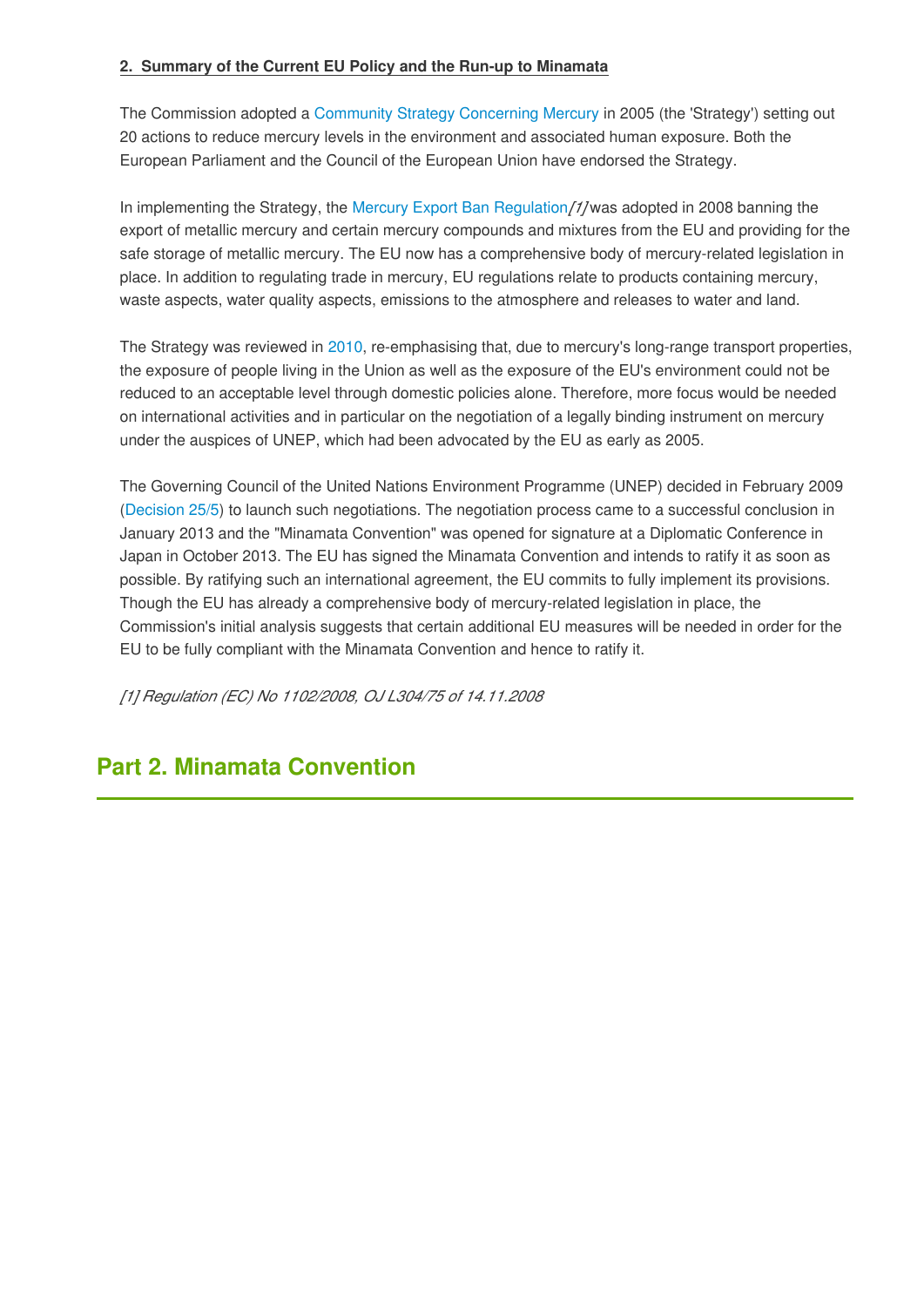The Minamata Convention is named after the world's worst ever mercury pollution incident that took place in the 1950's in Minamata Bay, Japan.

The Minamata Convention has already been signed by 101 parties (including the EU and 21 Member States) and has been ratified by one Party (the USA). On the basis of previous experience, the entry into force of the Convention, which requires 50 ratifications, can be expected in 2017, at the earliest.

The Convention includes provisions to cover all major uses and releases of mercury at a global level, in particular to:

- $\bullet$ reduce the supply of mercury;
- enhance the capacity for its environmentally sound storage;  $\bullet$
- reduce the demand for mercury in products and processes;
- $\bullet$ reduce international trade in mercury;
- reduce atmospheric emissions of mercury and releases to land and water;  $\bullet$
- address mercury-containing waste and contaminated sites;
- $\bullet$ increase knowledge through awareness-raising and scientific information exchange;
- specify arrangements for capacity-building and technical and financial assistance;  $\bullet$
- address compliance.

More information is available at the Convention official website*[1].*

*[1]<http://www.mercuryconvention.org/>*

# **Part 3. The "Minamata Ratification package"**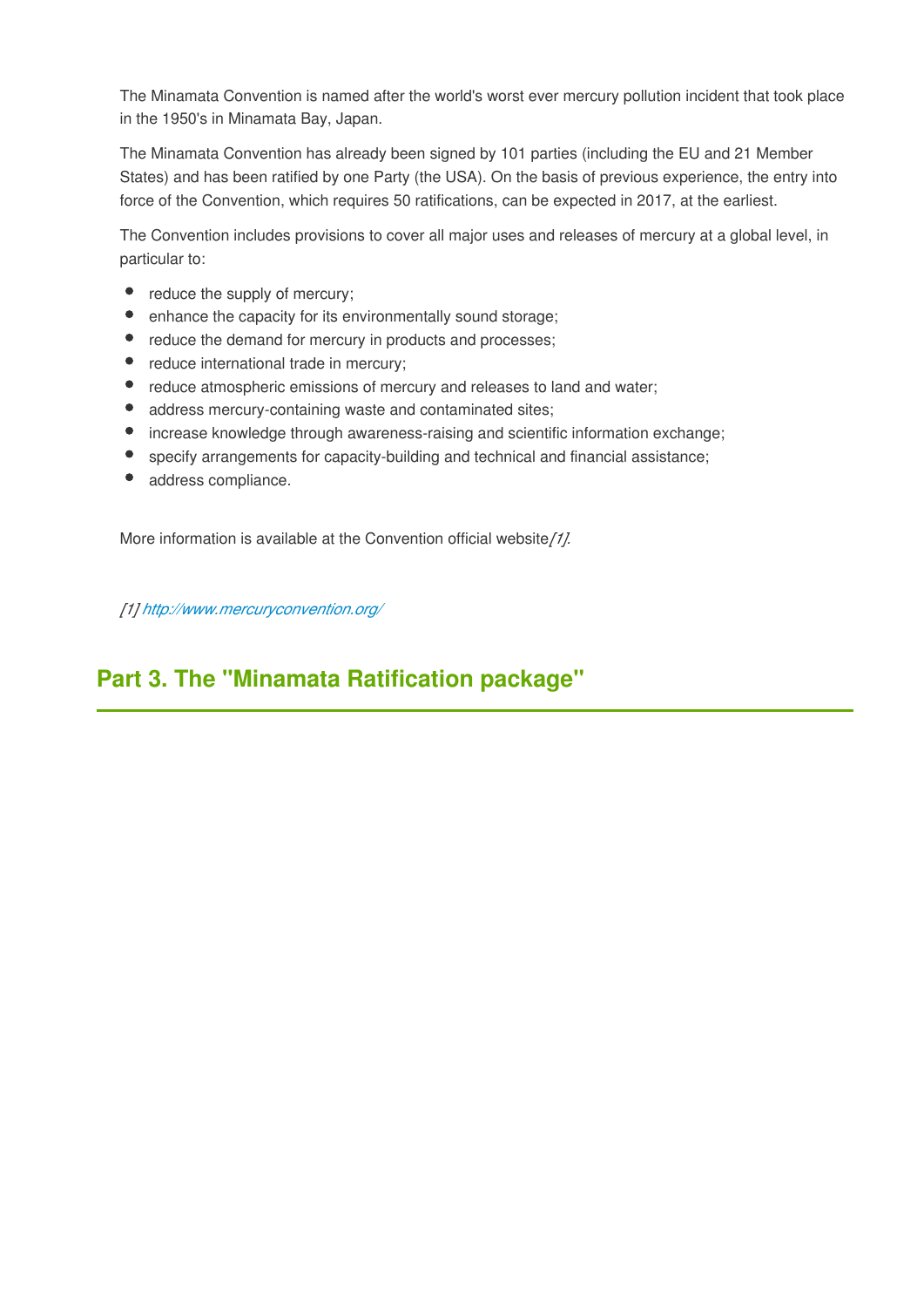As mentioned, the EU intends to become a party to the Minamata Convention along with the Member States. In view of this, the European Commission will need to examine in more detail how it will implement the provisions of the Convention and whether EU legislation needs to be amended or new measures put in place in order for it to fully implement the Convention's provisions, while also taking into account its international obligations in other fields such as trade.

Following a comparative analysis of the Convention text vis-à-vis the EU *acquis[1],* likely gaps have been identified in the following areas:

- Import restrictions for metallic mercury from non-Parties to the Convention:
- Export ban for certain products containing mercury;
- Mercury use in new products and processes;
- Restrictions on certain processes where mercury is used:
- Mercury use in Artisanal and Small-scale Gold Mining (ASGM);
- Environmentally sound storage of non-waste mercury stocks.

The "Minamata Ratification Package" to be proposed by the Commission will focus on these areas and this is reflected in the questions in this questionnaire. However, respondents are welcome to raise additional issues, if they so wish.

*[1] The legislation, legal acts, and court decisions which, together, constitute the body of European Union law.*

# **Part 4. Questionnaire**

## **A. Identification**

*Information in this section will be collected and processed in line with [Regulation \(EC\) 45/2001](http://eur-lex.europa.eu/LexUriServ/LexUriServ.do?uri=OJ:L:2001:008:0001:0022:en:PDF) on the protection of personal data.*

*Last Name***\***

*First Name***\***

*Email***\***

*Phone*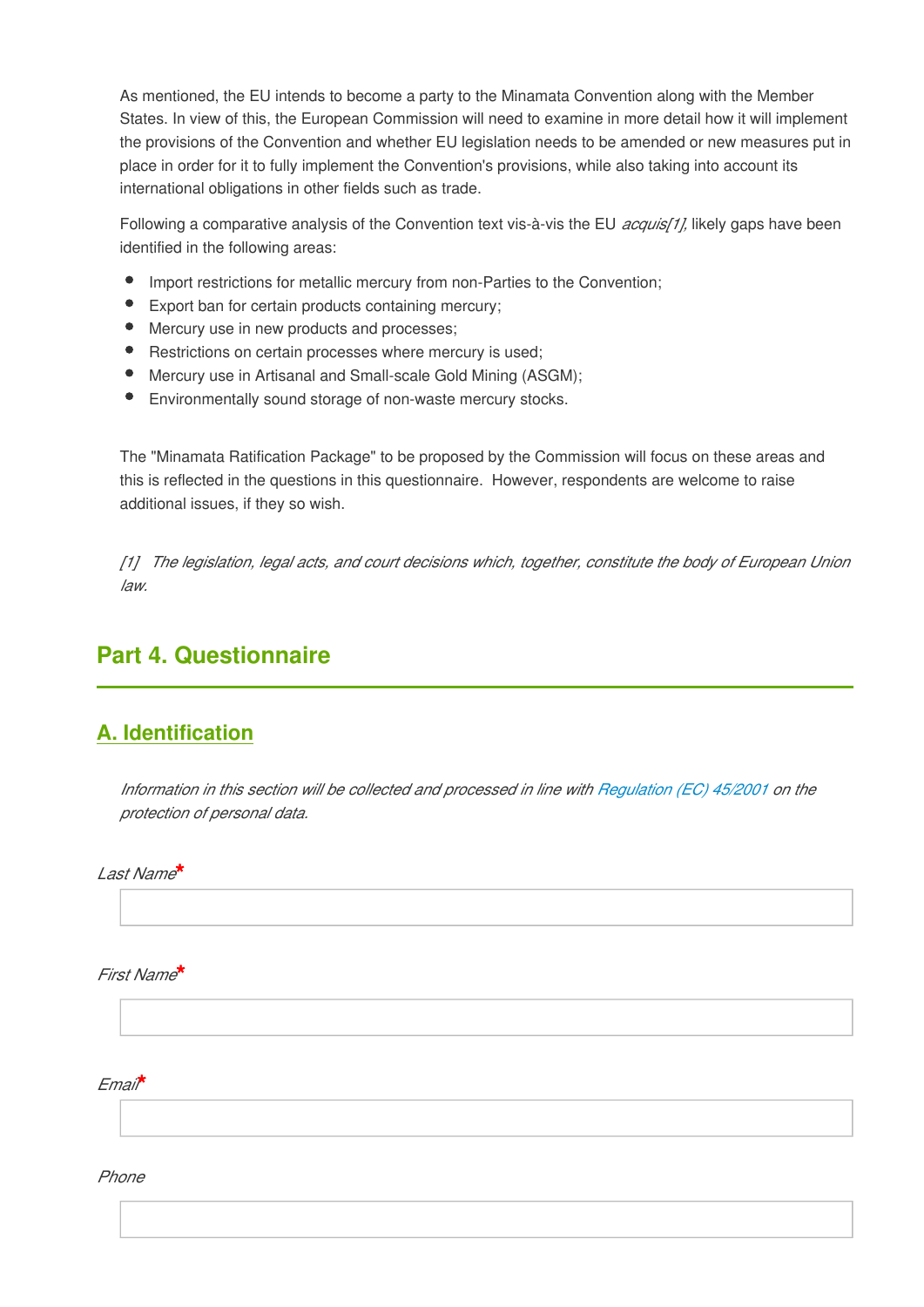#### *Are you responding to this questionnaire on behalf of/as:***\***

- **O** Individual
- **O** Organisation

#### *Organisation Name***\***

## *Organisation type***\***

- $\Box$  EU institutions
- National government
- Regional/local authority
- Educational/Academia
- Research Organisation
- **Non-profit/Non-governmental Organisations**
- Other international Organisation (non-EU)
- Consultancy firm
- **Private sector**
- **Other**

In case your organisation is not registered in the [transparency register](http://vestia.cc.cec.eu.int:8090/transparencyregister/), please upload below any information you may wish to share on its activities.

*Please upload a file in word, pdf or other commonly used format.*

### *Country***\***

Please specify**\***

# **B. Questions**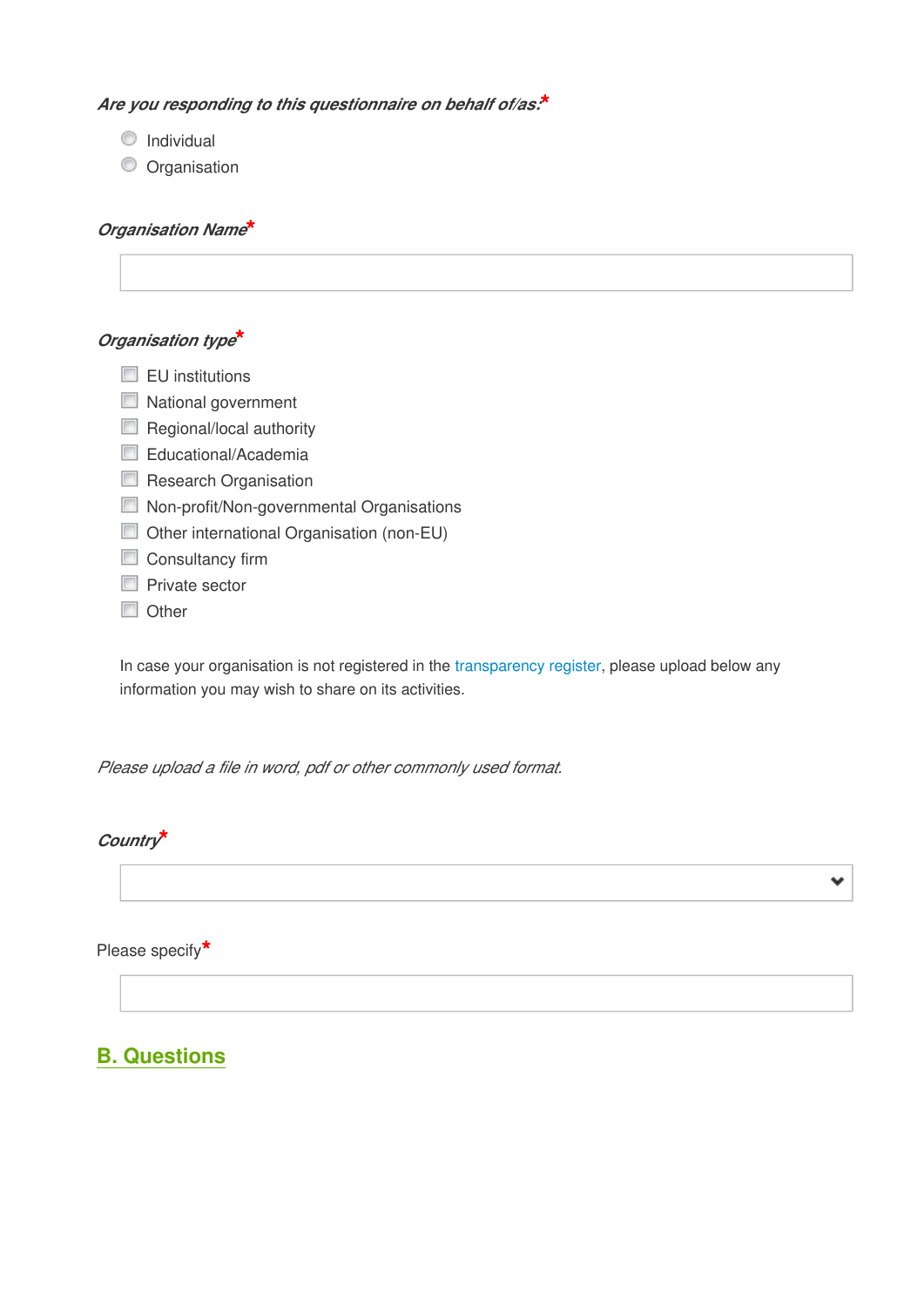## **1. Ratification**

The EU and its Member States agreed to sign the Minamata Convention. The EU and most Member States signed in October 2013; others are expected to follow soon. The EU intends to ratify it as soon as possible, and the European Commission is currently examining the additions/amendments needed to the EU *acquis* in order to do so.

## **Do you support the intention of the EU to speedily ratify the Minamata Convention?**

- Yes
- © No

## **Why?**

*200 character(s) maximum* 

## **2. Import restrictions**

The export of metallic mercury and certain mercury compounds is already banned under existing EU legislation. The export ban was intended to reduce the global mercury supply and prevent the EU's surplus mercury from entering the global market and (particularly) being diverted to polluting activities such as Artisanal and Small-scale Gold Mining.

No import restrictions for metallic mercury currently exist under EU law. The Minamata Convention establishes a Prior Informed Consent (PIC) procedure for imports from non-Parties. In particular, Article 3(8) of the Convention restricts imports of metallic mercury and certain mercury compounds and mixtures from non-Parties when such mercury is derived from sources not allowed under the Convention (e.g. primary mining or excess mercury from the decommissioning of chlor-alkali facilities).

When considering implementation of Article 3(8) of the Convention, the EU has the option of restricting imports only from non-Parties as foreseen by the Convention or adopting a stricter approach by legislating a ban on imports from all non-EU countries (including non-Parties to the Convention).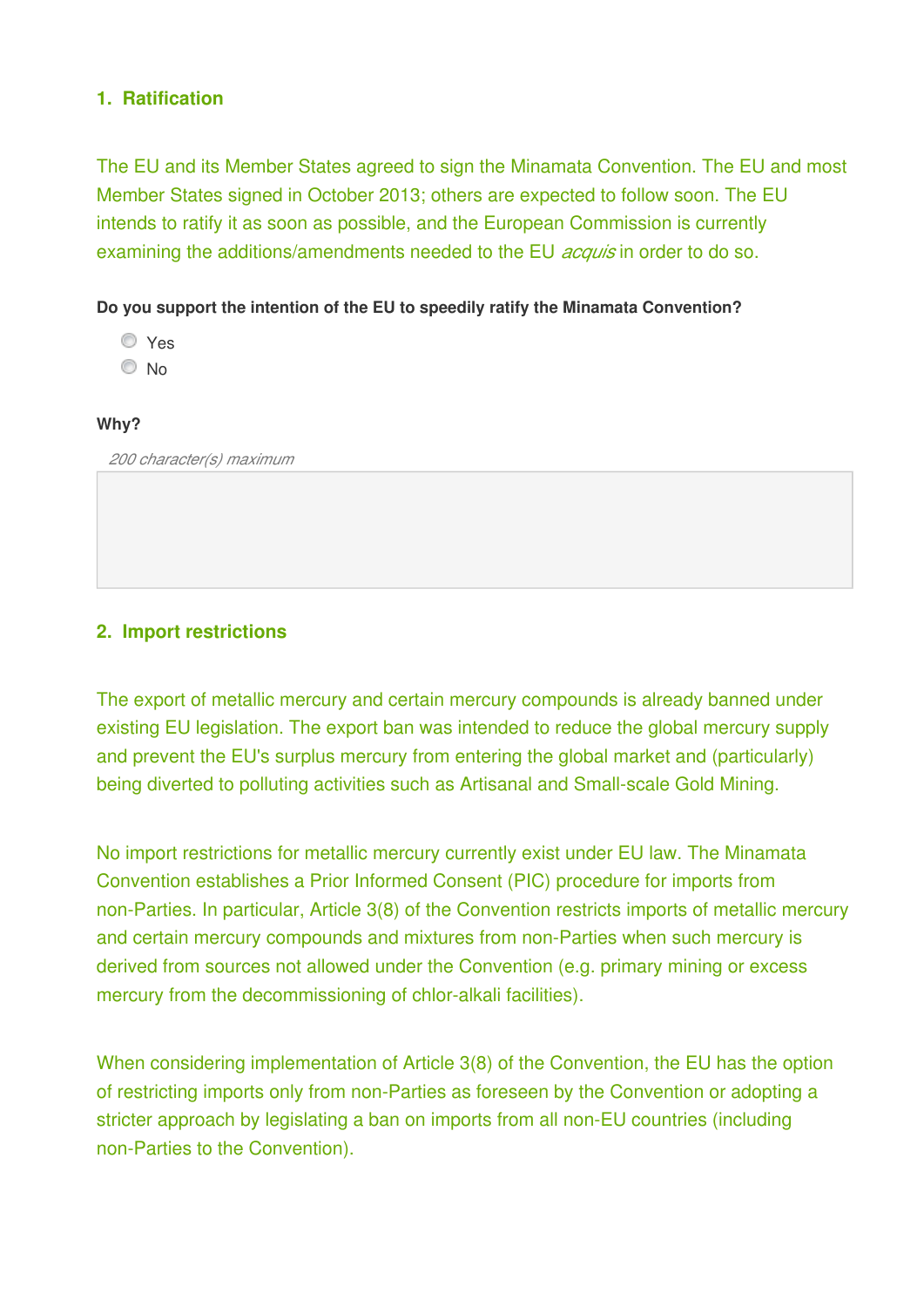## **In your opinion, should the EU restrict all imports of metallic mercury and certain mercury compounds and mixtures from**

- non-Parties to the Minamata Convention?
- all non-EU countries (including non-Parties to the Convention)?

### **Why?**

*200 character(s) maximum* 

## **3. Product exports**

Mercury is still used in products quite extensively in many parts of the world. The Minamata Convention foresees a phase out date (2020) for the manufacture, import and export of nine major mercury-containing product categories: batteries, switches and relays, compact fluorescent lamps, linear fluorescent lamps, high pressure mercury vapour lamps, electronic displays, cosmetics, pesticides/biocides/topical antiseptics and non-electronic measuring devices such as barometers, hygrometers, manometers, thermometers, sphygmomanometers. Article 4(1) of the Convention foresees an export ban for certain products containing mercury as specified in Annex A, Part I of the Convention.

Under EU law, products in the above categories containing mercury are regulated under various regimes (e.g. [RoHS Directive,](http://eur-lex.europa.eu/legal-content/EN/TXT/PDF/?uri=CELEX:32011L0065&from=en) [Batteries Directive,](http://eur-lex.europa.eu/LexUriServ/LexUriServ.do?uri=CONSLEG:2006L0066:20081205:EN:PDF) [REACH Regulation](http://eur-lex.europa.eu/legal-content/EN/TXT/PDF/?uri=CELEX:02006R1907-20140410&qid=1405608384996&from=EN)) making it illegal to place them on the EU market (or indeed to import them). However, no export restrictions currently exist.

The restrictions under EU law are in many cases tighter than those under the Minamata Convention. An EU export ban could apply either to all the products already banned on the internal EU market or only to those banned for export under the Convention.

## **In your opinion, should the EU ban the exports of mercury-added products**

- **t**...as indicated in the Minamata Convention (Annex A, Part I)?
- $\bullet$  ...in all cases when they are not allowed in the EU market?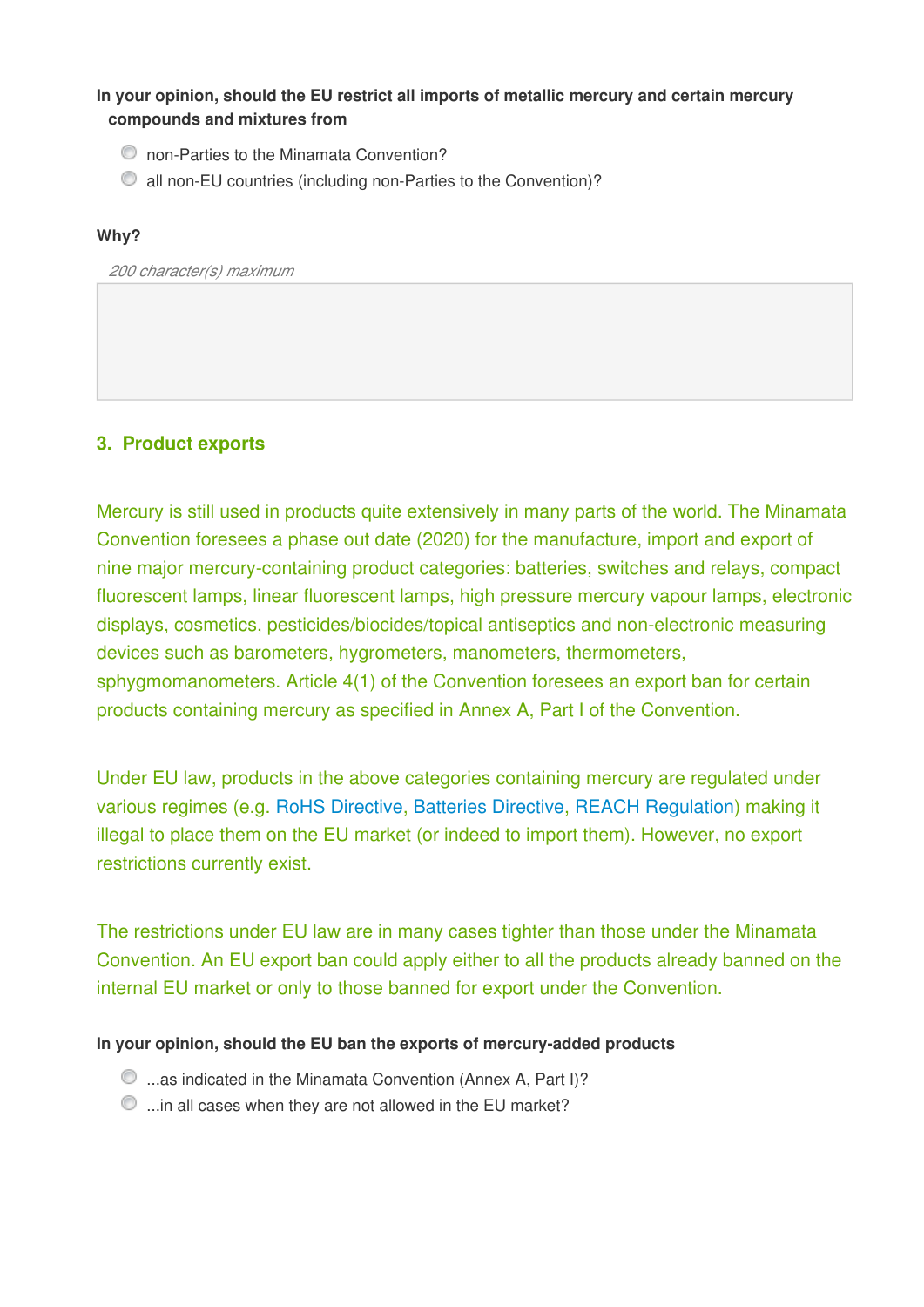*200 character(s) maximum* 

## **4. Mercury use in new products/processes**

The Minamata Convention obliges Parties to take measures discouraging mercury use in new (i.e. not yet placed on the market) products and processes, unless an assessment of the risks and benefits demonstrates environmental or human health benefits (Articles 4(6) and 5(7) of the Convention). There is currently no such provision in EU law that reflects this obligation under the Convention.

One option to implement this would be to establish an obligation for economic actors to notify the use of mercury in new products and processes so as to enable an assessment to be made of potential risks and benefits. An alternative approach would be to completely ban mercury use in new products and processes.

**In your opinion, the use of mercury in new (not yet placed in the market) products and processes**

- $\bullet$  ...should be subject to approval by the EU following an assessment.
- $\bullet$  ...should not be allowed in the EU.

#### **Why?**

*200 character(s) maximum* 

## **5. Restrictions on certain processes using mercury**

The Minamata Convention covers five manufacturing processes in which mercury or mercury compounds are used, namely the production of: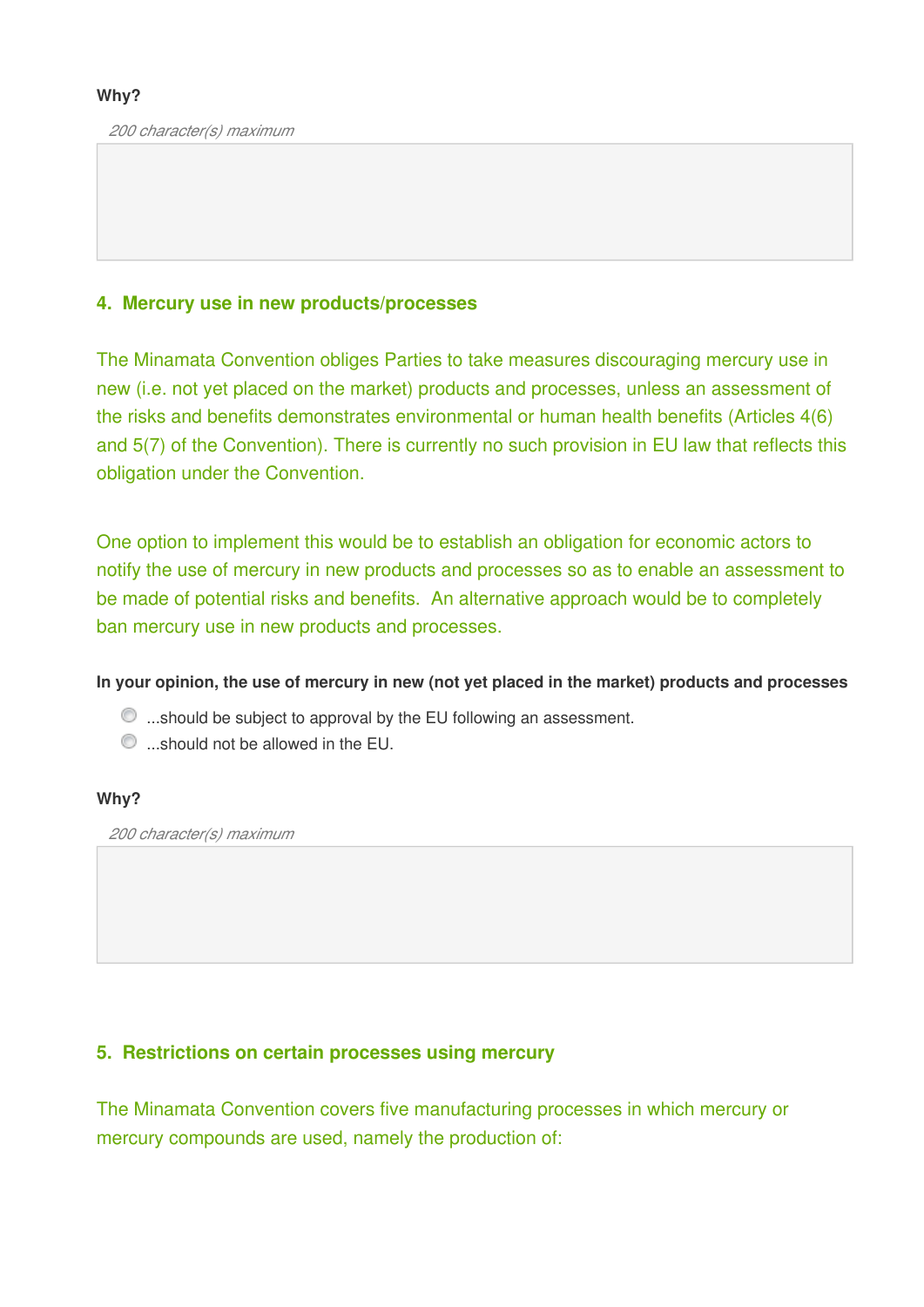- chlor-alkali;
- acetaldehyde;
- vinyl chloride;
- sodium (or potassium) methylate (or ethylate);
- polyurethane.

Phase-out dates are foreseen in the Convention for mercury use in chlor-alkali production and acetaldehyde production (2025 and 2018 respectively), while a number of measures to be taken by parties are specified for each of the other processes.

Emissions from industrial installations are currently regulated under EU law by the [Industrial](http://eur-lex.europa.eu/legal-content/EN/TXT/PDF/?uri=CELEX:32010L0075&from=EN) [Emissions Directive 2010/75/EU \(IED\). T](http://eur-lex.europa.eu/legal-content/EN/TXT/PDF/?uri=CELEX:32010L0075&from=EN)he Directive imposes the use of Best Available Techniques (BAT) aiming at reducing the environmental impact of industrial activities, and covers to a great extent the obligations on manufacturing processes (and in particular the one in respect to chlor-alkali production) undertaken by the EU when ratifying the Convention.

The use of five phenylmercury compounds as catalysts in polyurethane production will be prohibited by [EU law under REACH](http://eur-lex.europa.eu/legal-content/EN/TXT/PDF/?uri=CELEX:32012R0848&from=EN) as from 10 October 2017.

Article 5 of the Convention foresees restrictions in the use of mercury in certain processes as specified in Annex B, Part II. The obligations vary depending on the process but include measures such as: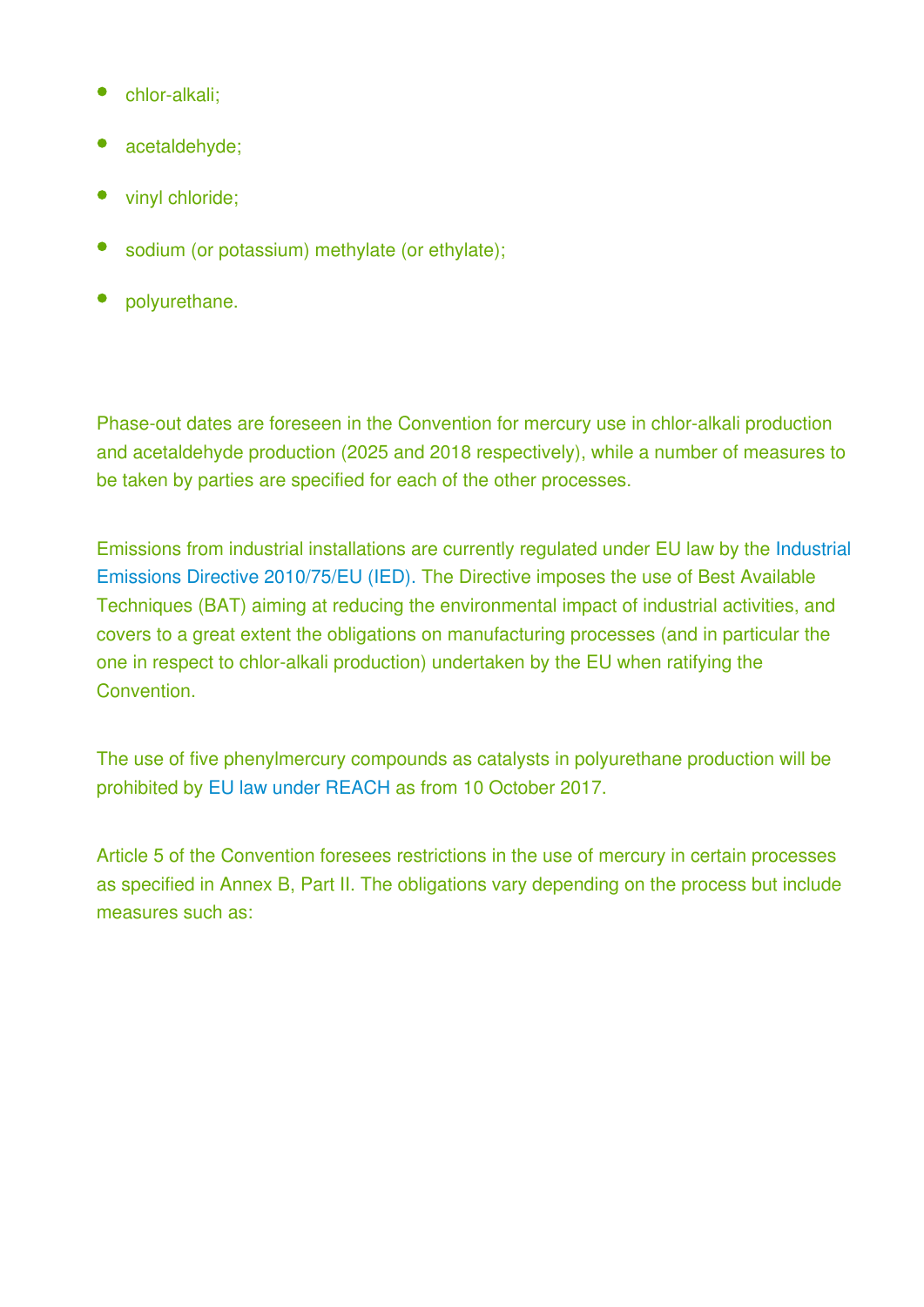- reducing mercury use;
- reducing mercury emissions to the environment;
- reducing or prohibiting the use of mercury from primary mining;
- supporting research and development for mercury-free processes;
- reporting to the Conference of the Parties on progress made.

In implementing this article, the EU could opt for imposing the restrictions as foreseen in Annex B, Part II of the Convention, or alternatively adopt a stricter approach by banning mercury use in these processes.

**In your opinion, the use of mercury in facilities located in the EU for certain processes as described in Annex B, Part II to the Minamata Convention should be**

- $\bullet$  ...restricted as foreseen in the Convention
- $\bullet$  ...banned altogether in the EU

#### **Why?**

*200 character(s) maximum* 

## **6. Dental amalgam**

There is an ongoing debate in the EU concerning dental amalgam which features among the products targeted by the Convention. The Convention proposes a list of measures to be taken by the Parties in order to phase down its use, e.g. by: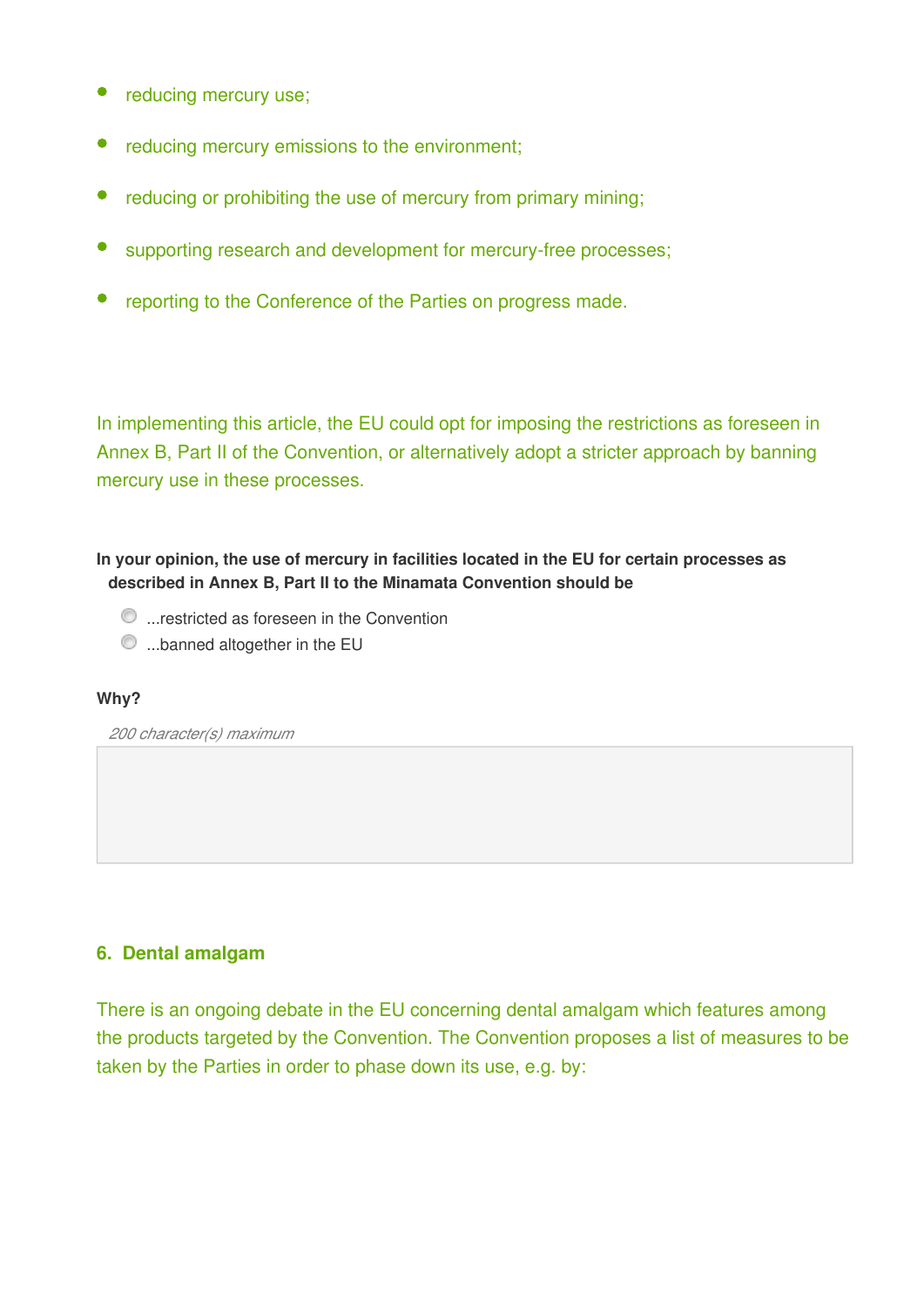- setting national objectives for preventing tooth decay;
- setting national objectives for minimising the use of mercury;
- promoting the use of mercury-free alternatives;
- promoting research on mercury-free fillings;
- education and training of dental professionals;
- insurance policies that do not favour dental amalgam use;
- $\bullet$ insurance policies that favour the use of alternatives;
- restricting amalgam use only to its encapsulated form;
- best environmental practices in dental facilities.

Within the EU, dental amalgam is one of the main remaining uses of mercury in products. As a follow-up to the Mercury Strategy Review, the Commission has carried out, in 2012, an [extensive study](http://vestia.cc.cec.eu.int:8090/environment/chemicals/mercury/pdf/final_report_110712.pdf)*[1]* on the issue, which estimated the annual consumption of mercury for dental amalgam at 75 tonnes. Additionally, the Commission is currently consulting two independent scientific committees, the Scientific Committee for Health and Environmental Risks ([SCHER\)](http://vestia.cc.cec.eu.int:8090/health/scientific_committees/environmental_risks/index_en.htm) and the Scientific Committee for Emerging and Newly Identified Health Risks ([SCENIHR\)](http://vestia.cc.cec.eu.int:8090/health/scientific_committees/emerging/). A public consultation on the SCHER opinion was organised from 25 September to 20 November 2013 (including a hearing on 6 November 2013). The SCENIHR opinion will probably be issued in September 2014 and a dedicated public consultation, including a hearing, will be organised before its finalisation. The outcome of that process will also be taken into account by the Commission before concluding on the appropriateness of any next steps.

*[1] Bio Intelligence Service (2012), Study on the potential for reducing mercury from dental amalgam and batteries, Final report prepared for the European Commission – DG ENV*

#### **In your opinion, the use of dental amalgam should be:**

- $\odot$  ... phased down in line with the relevant Minamata provisions
- $\bullet$   $\ldots$  subject to a phase out (maybe with certain justified exemptions)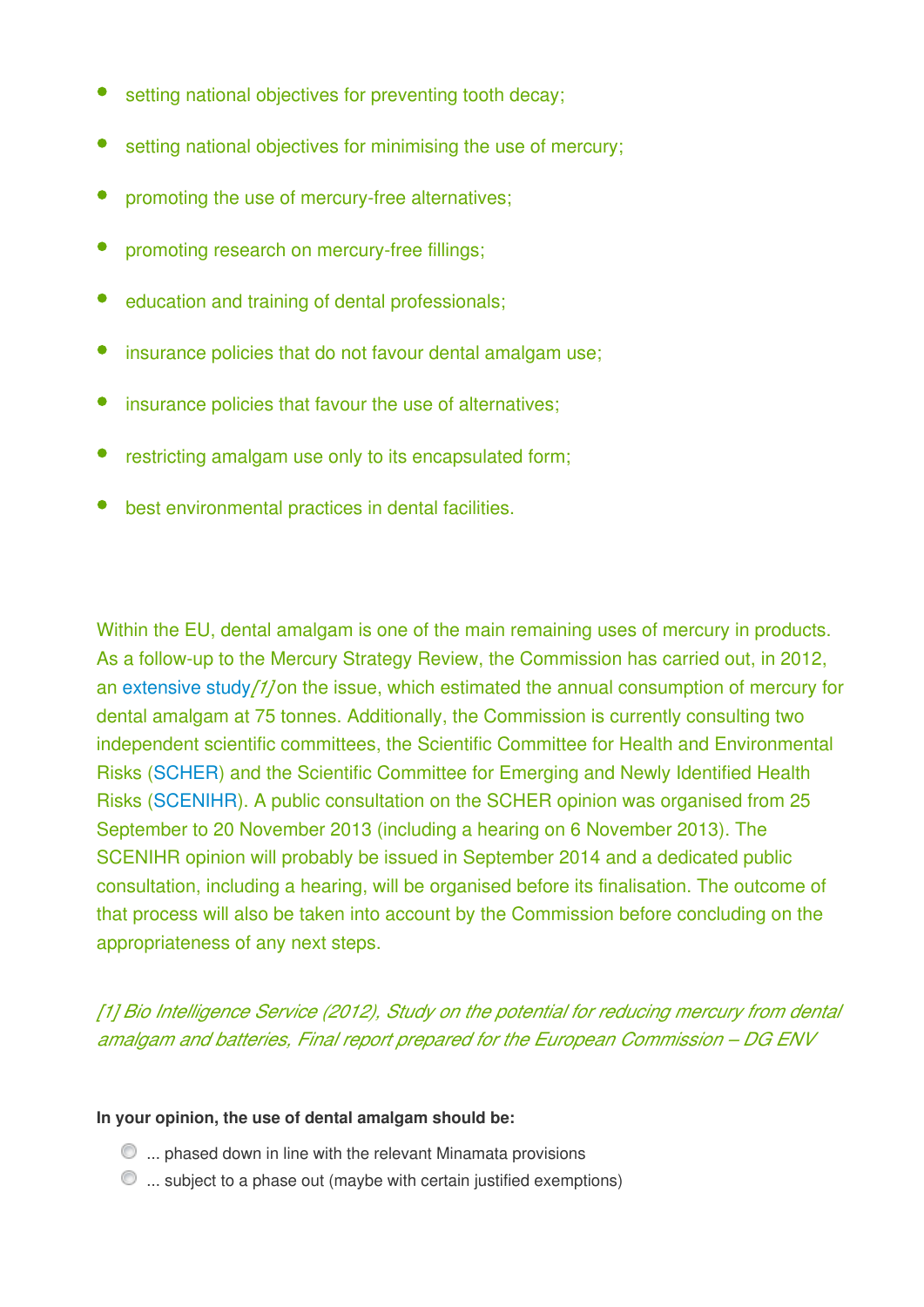Please give a ranking from 1 to 5 (1=lowest, 5=highest) in terms of priority for each of the options below:

|                                                               | 2 | 3 | 4 | 5 |
|---------------------------------------------------------------|---|---|---|---|
| Setting national objectives for preventing tooth decay        |   |   |   |   |
| Setting national objectives for minimising the use of mercury |   |   |   |   |
| Promoting the use of mercury-free alternatives                |   |   |   |   |
| Promoting research on mercury-free fillings                   |   |   |   |   |
| Education and training of dental professionals                |   |   |   |   |
| Insurance policies that do not favour dental amalgam use      |   |   |   |   |
| Insurance policies that favour the use of alternatives        |   | ⋒ |   |   |
| Restricting amalgam use only to its encapsulated form         |   |   |   |   |
| Best environmental practices in dental facilities             |   |   |   |   |

### **Why?**

*200 character(s) maximum* 

## **7. Feedback on current legal framework**

When proposing amendments to EU legislation, the European Commission is committed to making EU legislation simpler and to reducing regulatory costs, paying particular attention to the needs of Small and Medium-Sized Enterprises (SMEs). An evaluation and review of the [Mercury Strategy](http://eur-lex.europa.eu/legal-content/EN/TXT/PDF/?uri=CELEX:52005DC0020&from=EN) took place in [2010](http://eur-lex.europa.eu/legal-content/EN/TXT/PDF/?uri=CELEX:52010DC0723&from=EN), while the EU is currently carrying out a complementary assessment of the [Mercury Export Ban Regulation](http://eur-lex.europa.eu/legal-content/EN/TXT/PDF/?uri=CELEX:32008R1102&from=EN). The forthcoming "Minamata ratification package" will substantially amend (or even repeal and replace) the Mercury Export Ban Regulation, the Commission will thus take the opportunity to introduce potential improvements on the basis its assessment and constructive input from stakeholders.

**Would you like to propose amendments to the existing EU legal framework on mercury and in particular to the Mercury Export Ban Regulation with a view to simplifying it and/or improving its effectiveness?**

Yes

© No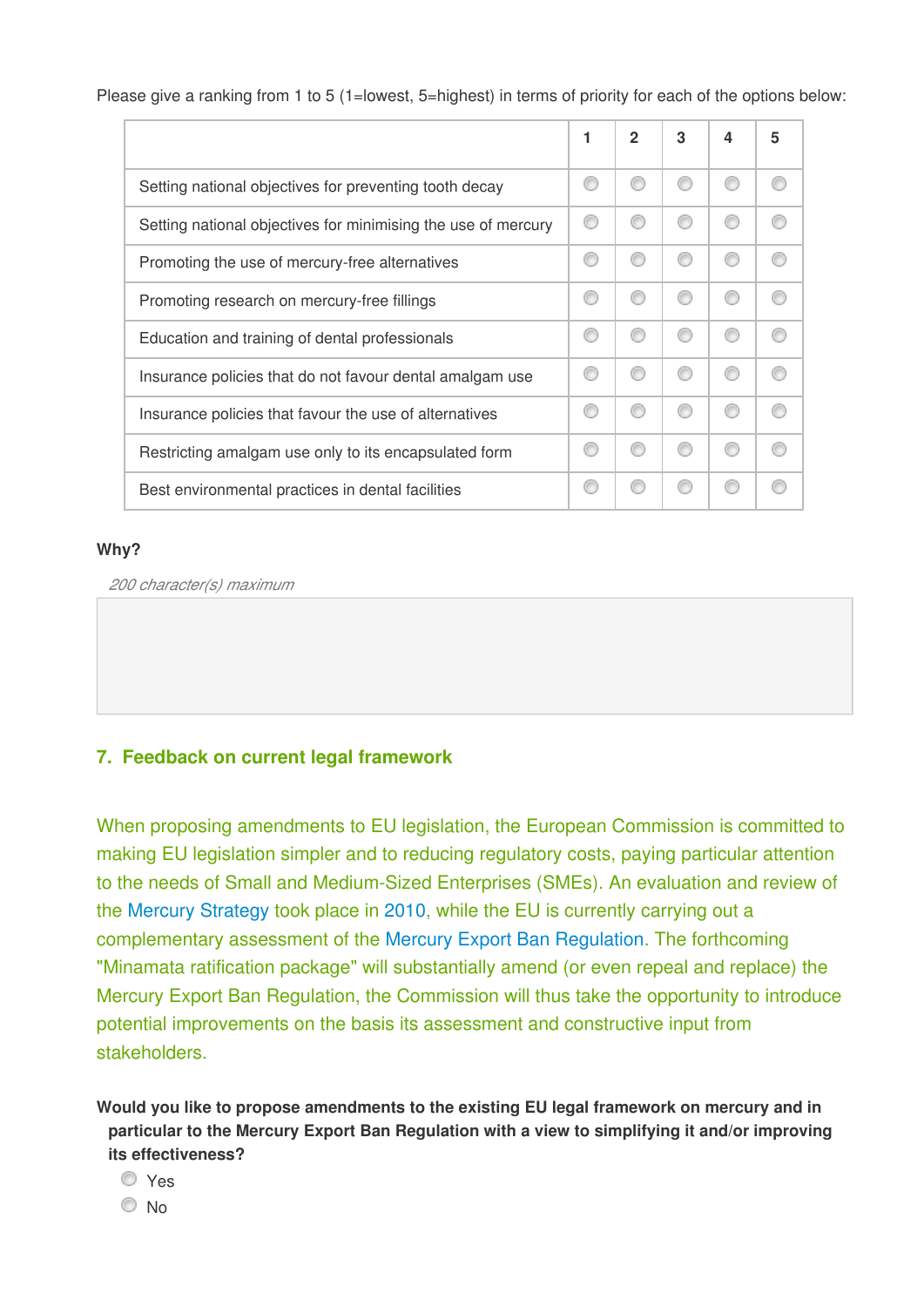#### If yes, please specify

*2,000 character(s) maximum* 

## **8. Other issues**

The Commission wishes to proceed with the ratification and the implementation of the Minamata Convention as quickly as possible, and therefore the focus of this public consultation is on those certain areas where the EU will have to amend its legislation. Stakeholders are welcome to suggest other issues linked to the Convention they consider important for future consideration.

**Would you like to raise any other issues in relation to the implementation of the Minamata Convention?**

- Yes
- <sup>O</sup>No